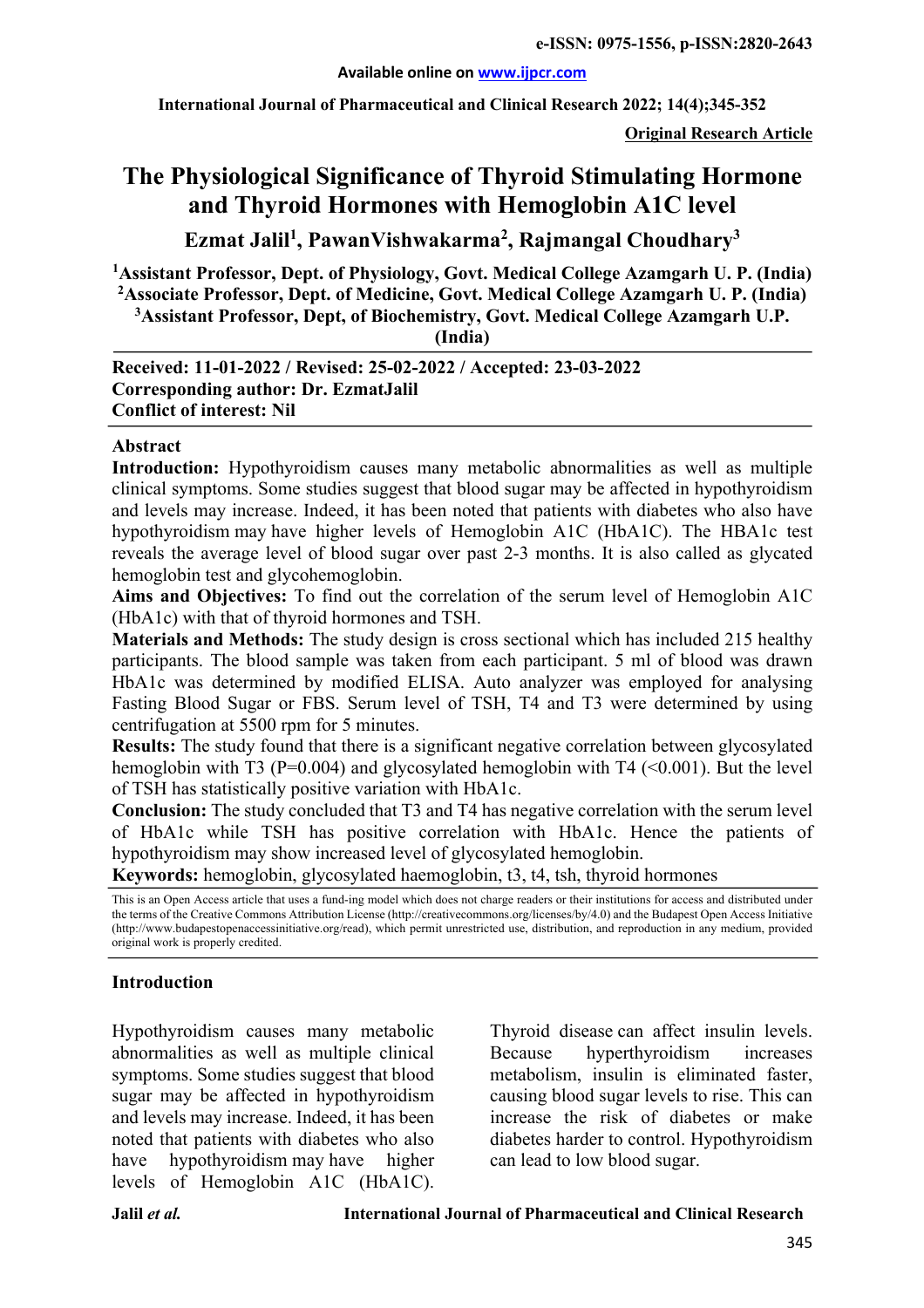The HBA1c test reveals the average level of blood sugar over past 2-3 months. It is also called as glycatedhemoglobin test and glycohemoglobin. This can also be used to diagnose diabetes. For a better understanding of this term we need to understand various components of words that make up this term – 'hemoglobin' is a protein found in red blood cells it gives blood the red color to the blood and it is the oxygen carrier of our body. The sugar on the other hand in our body is called glucose and when this glucose builds up in the body it gets bind to the hemoglobin of the red blood cells the test hba1c measures how much glucose is found in the body as red blood cells live for about three months hence the test depicts an average level of sugar glucose in the blood for the past three months. During this time frame the glucose level in the body was high the hemoglobin hba1c test will be higher [1].

For normal people without diabetes the normal range of this test is between 4% - 5.6%. level between 5.7- 6.4% indicate the condition called pre-diabetes, such people are at higher risk of getting diabetes. Level more than 6.5% indicate presence of diabetes

There are some conditions although where the HbA1c test can give misleading results these conditions include anemia, supplements specially vitamin c and vitamin E, high cholesterol levels in blood, kidney and liver diseases. People of the age under 45 years and having risk factors like obesity, hypertension, history of heart diseases, and sedentary way of lifestyle, should be considered to undergo testing for HbA1c. If not these but people having following symptoms should also opt to go for this test the symptoms include feeling thirsty frequently, increased urination, blurring of vision and feeling of fatigue [2].

People suffering from any kind of diabetes (1 or 2) and/or insulin resistance/ metabolic syndrome are more prone to acquire a thyroid disease; in the same way people having thyroid malfunction have greater chances of developing type 2 diabetes the condition is aggravated if an individual is obese/overweight [3].

At the base of our neck is present a butterfly shaped gland called thyroid gland. It secretes two types of hormone T3 and T4, and these play a vital role in maintaining the synchrony of metabolic activities of our body. In a patient suffering from thyroid malfunction blood sugar gets accumulated instead of getting used as a source of energy, this makes such people easily prone to acquiring diabetes. Hyperglycemia (a condition characterized by high bloodsugar) -one of its main cause is the thyroid disease that frequently leads to metabolic syndrome. Which is an combination of following five conditions-'high glucose, hypertension, high triglycerides, low HDL cholesterol', and larger waist diameter (all these physical states makes a patient easily vulnerable to cardiac mishaps, diabetes, and stroke)[4].

# **Materials and Methods**

The study design is cross sectional which was performed from April 2021 to February 2022. This study is hospital based crosssectional study of sample size 215 participants, among which 112 participants were males and 103 participants were females. These participants were randomly selected from the students, staffs, faculty of this hospital. The main characteristics of this cohort are they are all Indians and the age ranged between 18 years old to 52 years old.

# **Inclusion and Exclusion Criteria**

The inclusion and exclusion criteria were strictly followed. The patients, who had chronic conditions, acute diseases or any infection, were not included. The patients who cooperated with the complete procedure were only included.

The patients who had blood disorders, pregnancy or lactation, family history of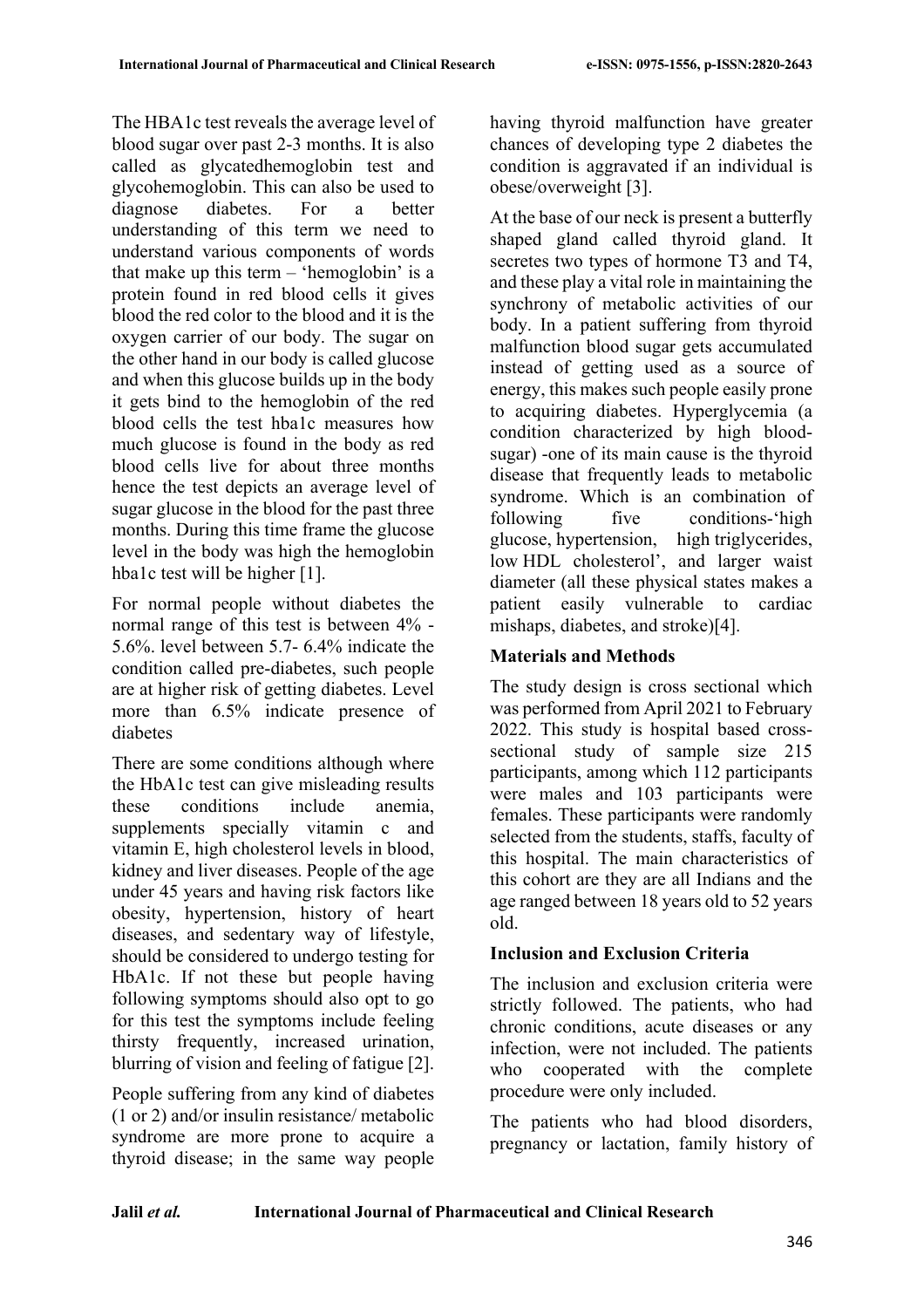blood disorders or smoking history, were all excluded. The Ethical approval was obtained from the Ethical Committee of our institution.

The study was conducted by filling a questionnaire about general health and their history. The blood sample was taken from each participant. 5 ml of blood was drawn HbA1c was determined by modified ELISA. Auto analyzer was employed for analysing Fasting Blood Sugar or FBS. Serum level of TSH, T4 and T3 were determined by using centrifugation at 5500 rpm for 5 minutes.

#### **Statistically Analysis**

The study considered Mann-Whitney U-Test to statistically analyze the nonparametric continuous variables. The other data have been presented as mean+ standard deviation. SPSS 25 software was used for statistical analysis.

#### **Results**

The study found that the age of the males and females are 36.53±7.31 years old and 38.44±7.52 years old, respectively. Figure 1 shows the boxplot diagram depicting the demographic characteristics of the participants, including minimum and maximum value and mean value among the male participants and female participants.



## **Figure 1: The boxplot diagram showing the demographic characteristics of the study sample**

Figure 2 shows the T3 serum level found among the participants, which ranged between 0.71 ng/ml and 1.61 ng/ml while

Figure 3 shows the distribution of T4 serum level among the participants that ranged between 4 ug/ml and 10.3 ug/ml.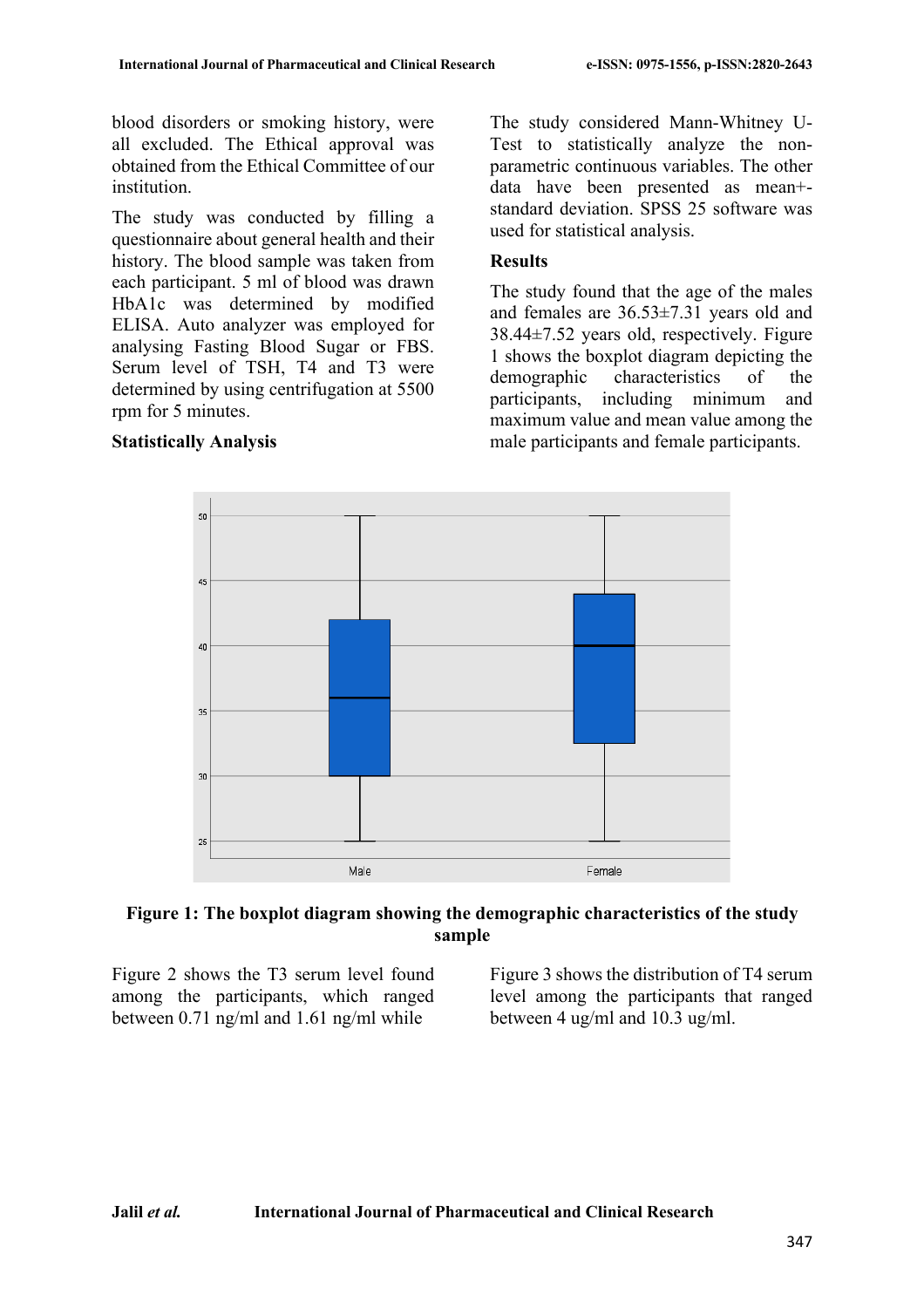

**Figure 2: Distribution of T3 hormone among the participants**



**Figure 3: Distribution of T4 hormone among the participants**

Figure 4 shows the distribution of TSH serum level among the participants that ranged between 0.46 µIU/ml - 3.624 µIU/ml.



**Figure 4: Distribution of TSH hormone among the participants**

**Jalil** *et al.* **International Journal of Pharmaceutical and Clinical Research**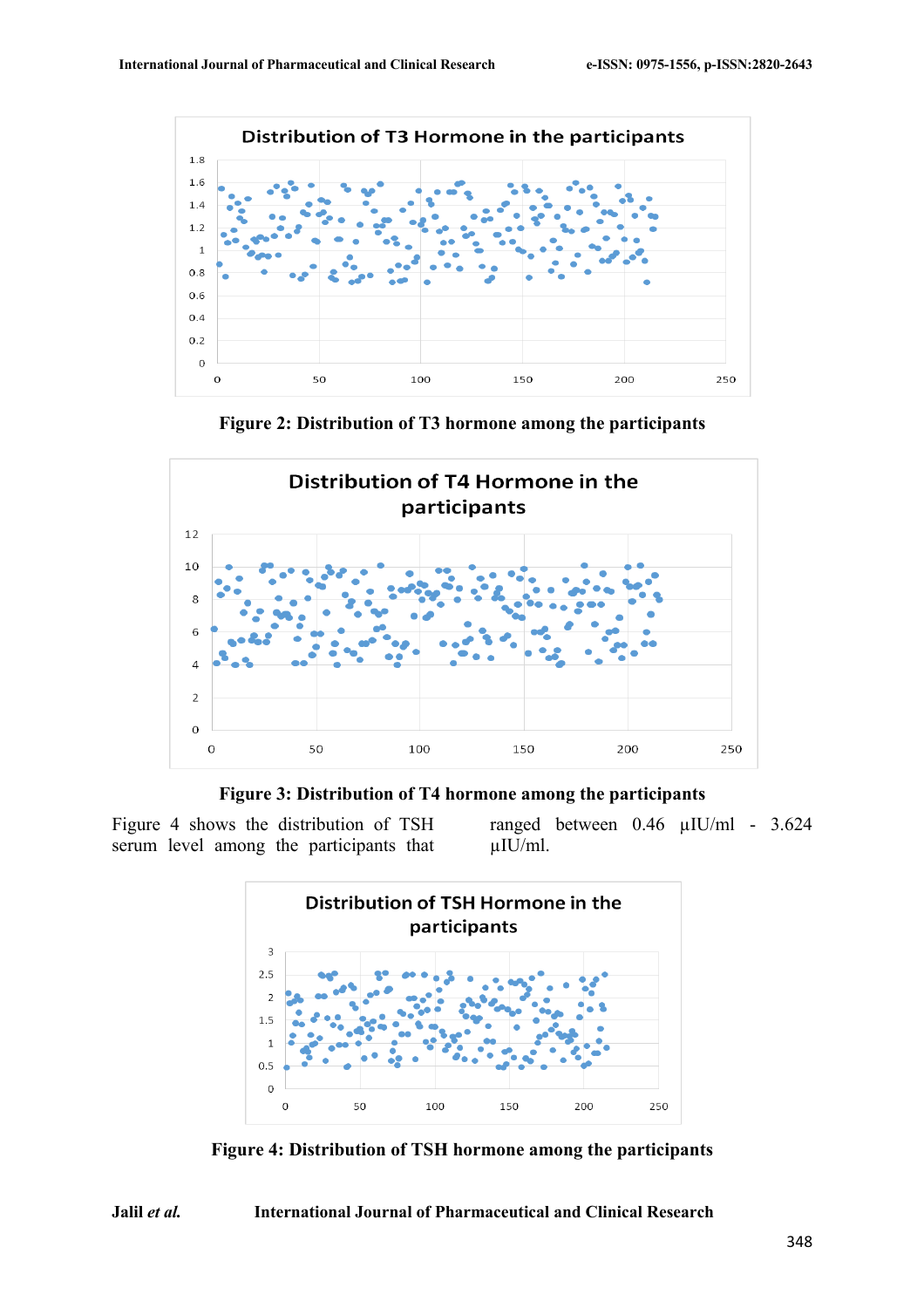Table 1 shows the median level of HbA1c and the median value and ranges for T3  $(ng/ml)$ , T4  $(ug/ml)$  and TSH  $(uIU/ml)$ . It reveals the finding of the statistical analysis, that is, the correlation of T3, TSH and T4 with the serum level of HbA1c.

| <b>Test Parameters</b> |                   | Mean | Range         | P-value |
|------------------------|-------------------|------|---------------|---------|
| Glycosylated           | hemoglobin $ 4.9$ |      | $4.1 - 5.7$   | < 0.005 |
| (HbA1c)                |                   |      |               |         |
| T <sub>3</sub>         |                   |      | $0.71 - 1.61$ | .215    |
| T <sub>4</sub>         |                   | 7.2  | $4 - 10.3$    | >0.005  |
| <b>TSH</b>             |                   | 1.35 | $0.46 - 3.62$ | 0.004   |

**Table 1: The correlation between glycosylated hemoglobin and Thyroid Hormones**

The study found that there is a significant negative correlation between glycosylated hemoglobin with T3 (P=0.216) and glycosylated hemoglobin with T4 (>0.005). But the study further found that there is positive correlation between glycosylated hemoglobin with TSH (P=0.004).

Free T4 was found to be near the normal limit of the normal range and T3 level was also found to be near lower limit of the normal range.

## **Discussion**

The effect of thyroid hormone on insulin could be both good and bad. Hyperthyroidism and hypothyroidism are associated with insulin resistance. Studies have revealed that low and nearly low thyroid hormones promote the chances of diabetes [5]. Other studies have showcased that people having normal thyroid functioning may show chances of diabetes when the level of TSH rises up. Increased presence of FT4 in blood reduces the chances of diabetes both in abnormal and normal thyroid functioning conditions [6]. Diabetic patients persistently show lower level of thyroid hormones in comparison to subjects with normal glucose tolerance. In case of Pre-diabetic patients reports have shown that free T3 is negatively related with impaired glucose tolerance while free t4 is positively related to it [7]. Despite of all what has been said above the effect of improved metabolic

indicators on functioning of thyroid gland is still not very clear [8, 9].

The amount of TSH has been directly found proportional to hypoglycemia and insulin resistance with patients otherwise having normal thyroid level reports. The possible reason attributed is that TSH can hamper metabolism of several compounds and initiate leptin secretion in fatty tissues. This alters glucose metabolism in liver and triggers hepatic production of glucose. High TSH level reduces release of insulin and increase insulin resistance. This leads to decreased peripheral tissue utilization of glucose contributing to glycation of hemoglobin[10].

Subclinical hypothyroidism (SCH), is the condition when TSH gets raised but free triiodothyronine (T3) and thyroxine (T4) remain in their normal range and this clinical condition has close connection with endothelial dysfunction [11]. The explanation to this is thyroid hormones have a direct impact on hematopoietic stem cells [12], that are able to transform into endothelial progenitor cells [13,14] which are responsible for thyroid follicle formation [15,16]. As endothelial progenitor cells have a vital role to play in endothelial repair [17] and thyroid hormones are produced by thyroid follicle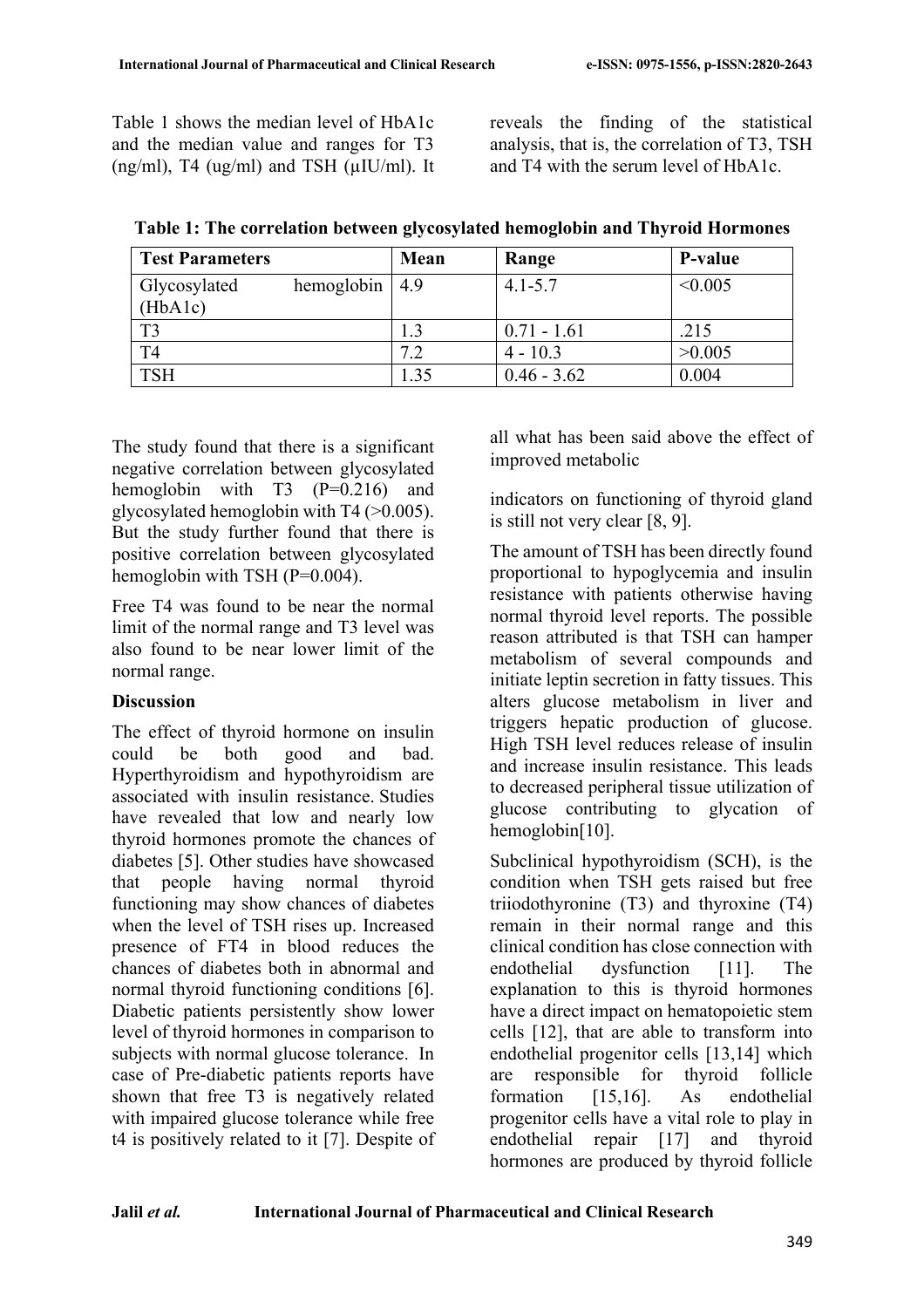cells, proper secretion of thyroid hormones is closely related to be associated with endothelial repair capacity. The condition of hypoglycaemia, characterized by higher hemoglobinA1c (HbA1c) levels, is responsible for endothelial dysfunction [18]. Normal T3 and T4 level accelerates the progenitor cells of bone marrow to differentiate and mature into Erythrocytes. With level towards lower range, this effect is suppressed. One reason for HbA1c being elevated is due to reduced RBC turnover with raised TSH level [19,20].

There are some conditions although where the HbA1c test can give misleading results these conditions include anemia, supplements specially vitamin c and vitamin E, high cholesterol levels in blood, kidney and liver diseases. People of the age under 45 years and having risk factors mentioned below should get this test done that is factor: obesity, hypertension, history of heart diseases, and sedentary way of lifestyle. If not these but people having following symptoms should also opt to go for this test the symptoms include feeling thirsty frequently, increased urination, blurring of vision and feeling of fatigue [21].

Foods that can be eaten in case of higher HbA1c level which will bring down it eventually comprise of flax seeds, more number of fruits and vegetables, healthy nuts like walnuts almond etc. Lentils and other member of leguminous family, whole grains, and avoiding foods like bread pizza etc. Body symptoms like: frequently feeling thirsty; frequency of urination; feeling hungry more often, despite of high intake of food; the condition of fatigue; vision impairment also require an early and immediate checkup for HbA1c levels [22].Few simple methods to bring down the HbA1c levels are eating foods with high glycemic index, eating small portions, controlling sugar cravings, timely intake of medicines and multivitamins, regularly exercising and weight loss to attend an ideal

weight, not totally avoiding the carbohydrates but measuring the portion sizes and limiting it, reducing the body weight if required [23,24].

# **Conclusion**

The present study shows thyroid hormones within normal range but TSH is raised early indicating thyroid in hypoactive. Our study shows raised TSH level is positively correlated with high glycosylated hemoglobin (HbA1c) while T3 & T4 hormones shows no correlation. In prehypothyroids high level of TSH causes insulin resistance which hinders peripheral conversion of FT4 to T3 hormones. Through it predisposes to hypoglycemia but less utilization of glucose contribute to glycation of haemoglobin. Hence high HbA1c value should be interpreted carefully in prediabetics even as it can be caused by increased TSH level caused by low erythrocyte turnover.

Our study suggests that underactive thyroid may cause HbA1c value elevated in subclinical hypothyroidism (high TSH & normal level of T3 and T4 levels) despite having fair glycemic control.

# **References**

- 1. Jonsdottir B, Larsson C, Carlsson A, et al. Thyroid and islet autoantibodies predict autoimmune thyroid disease at type 1 diabetes diagnosis. J ClinEndocrinolMetab. 2017 Apr 1;102(4):1277-1285. doi: 10.1210/jc.2016-2335.
- 2. Răcătăianu N, Leach N, Bondor CI, et al. Thyroid disorders in obese patients. Does insulin resistance make a difference? Arch EndocrinolMetab. 2017 Dec;61(6):575-583. doi:10.1590/2359- 3997000000306.
- 3. Wang C. The relationship between type 2 diabetes mellitus and related thyroid diseases. J Diabetes Res. 2013;2013:390534. doi:10.1155/2013/390534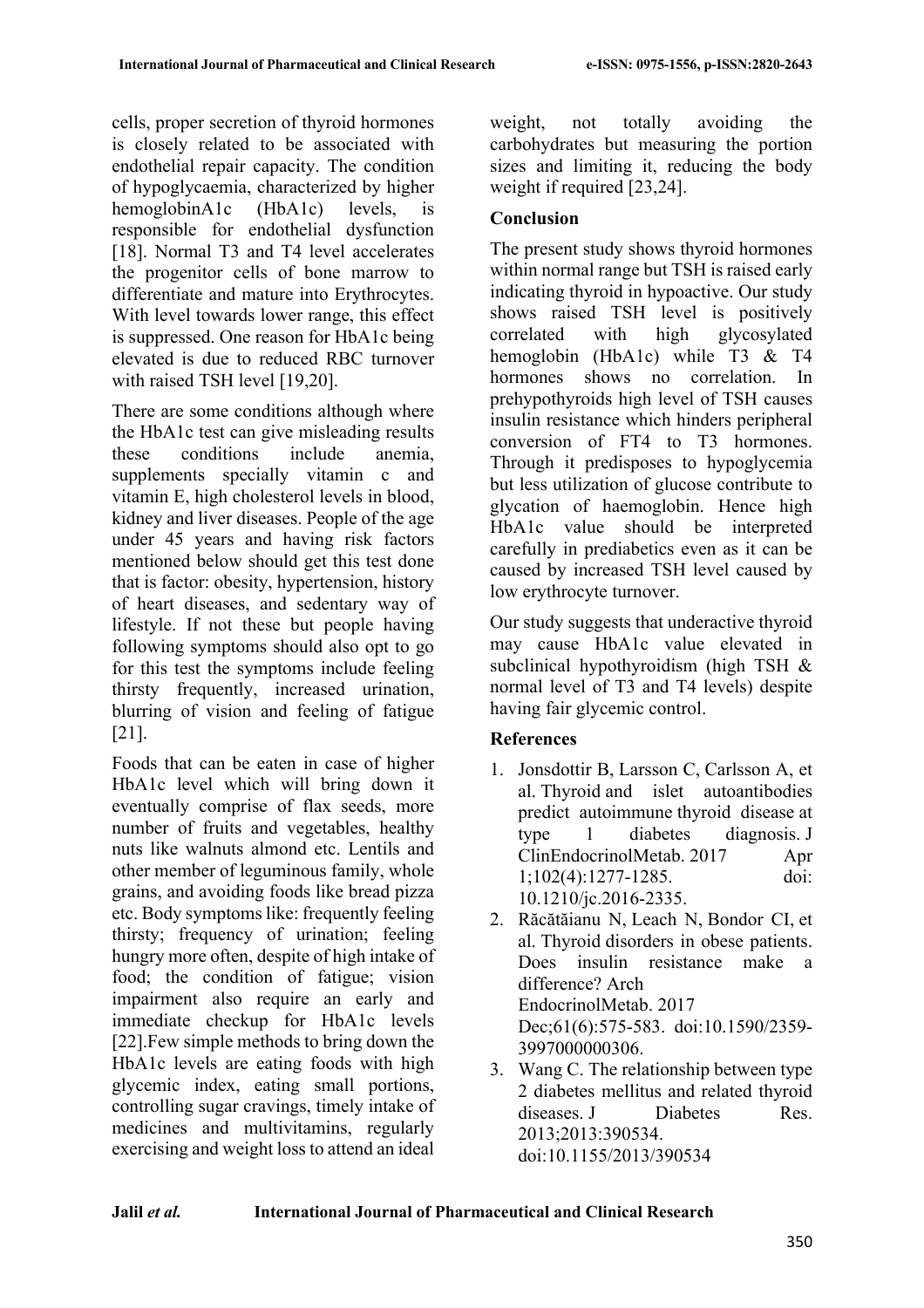- 4. Mitrou P, Raptis SA, Dimitriadis G. Insulin action in hyperthyroidism: a focus on muscle and adipose tissue. Endocr Rev. 2010;31(5):663-79. doi:10.1210/er.2009-0046
- 5. Chaker L, Ligthart S, Korevaar TI, Hofman A, Franco OH, Peeters RP, Dehghan A. Thyroid function and risk of type 2 diabetes: a population-based prospective cohort study. BMC Med. 2016 Sep 30;14[1]:150. DOI: 10.1186/s12916-016-0693-4.
- 6. Islam S, Yesmine S, Khan SA, Alam NH, Islam S. A comparative study of thyroid hormone levels in diabetic and non-diabetic patients. Southeast Asian J Trop Med Public Health. 2008 Sep; 39 [5]:913-6. PMID: 19058589.
- 7. Jing S, Xiaoying D, Ying X, Rui L, Mingyu G, Yuting C, Yanhua Y, Yufan W, Haiyan S, Yongde P. Different levels of thyroid hormones between impaired fasting glucose and impaired glucose tolerance: free T3 affects the prevalence of impaired fasting glucose and impaired glucose tolerance in opposite ways. ClinEndocrinol [Oxf]. 2014 Jun;80[6]:890-8. DOI: 10.1111/cen.12384.
- 8. Gu L, Yang J, Gong Y, Ma Y, Yan S, Huang Y, Wang Y, Peng Y. Lower free thyroid hormone levels are associated with high blood glucose and insulin resistance; these normalize with metabolic improvement of type 2 diabetes. J Diabetes. 2021 Apr; 13 [4]: 318-329. DOI: 10.1111/1753- 0407.13118.
- 9. Alexandraki KI, Boutzios G, Antonopoulou I, Papaioannoutg, Bartsioka LI, Moschouris P, et al. Thyroid autoimmunity has no negative impact on insulin dynamics in prediabetic patients with normal thyroid function. Archives of the Balkan Medical Union 2020; 55[2]: 215-223. DOI:10.31688/ABMU.2020.55.2.02.
- 10. Mehran L, Amouzegar A, Tohidi M, Moayedi M, Azizi F. Serum free

thyroxine concentration is associated with metabolic syndrome in euthyroidsubjects. Thyroid. 2014 Nov;24[11]:1566-74. DOI: 10.1089/thy.2014.0103.

- 11. Lu, M.; Yang, C.-B.; Gao, L.; Zhao, J.- J. Mechanism of subclinical hypothyroidism accelerating endothelial dysfunction (Review). Exp. Ther. Med. 2015, 9, 3–10.
- 12. Vacek, A.; Rotkovská, D.; BartoniCˇ ková, A.; Pospísiil, M. Effect of hyperthyroidism on haemopoietic stem cell kinetics in mice. Cell Prolif. 1978, 11, 487–496.
- 13. Daub, K.; Langer, H.; Seizer, P.; Stellos, K.; May, A.E.; Goval, P.: Bigalke, B.; Schönberger, T.; Geisler, T.; Siegel-Axel, D.; et al. Platelets induce differentiation of human CD34+ progenitor cells into foam cells and endothelial cells. FASEB J. 2006, 20, 2559–2561.
- 14. Stellos, K.; Langer, H.; Daub, K.; Schoenberger, T.; Gauss, A.; Geisler, T.; Bigalke, B.; Mueller, I.; Schumm, M.; Schaefer, I.; et al. Platelet-derived stromal cell–derived factor-1 regulates adhesion and promotes differentiation of human CD34+ cells to endothelial progenitor cells. Circulation 2008, 117, 206–215.
- 15. Villacorte, M.; Delmarcelle, A.-S.; Lernoux, M.; Bouquet, M.; Lemoine, P.; Bolsée, J.; Umans, L.; Lopes, S.C.D.S.; van der Smissen, P.; Sasaki, T.; et al. Thyroid follicle development requires Smad1/5- and endothelial celldependent basement membrane assembly. Development 2016, 143, 1958–1970.
- 16. Degosserie, J.; Heymans, C.; Spourquet, C.; Halbout, M.; D'Auria, L.; van der Smissen, P.; Vertommen, D.; Courtoy, P.J.; Tyteca, D.; Pierreux, C.E. Extracellular vesicles from endothelial progenitor cells promote thyroid follicle formation. J. Extracell. Vesicles 2018, 7, 1487250.